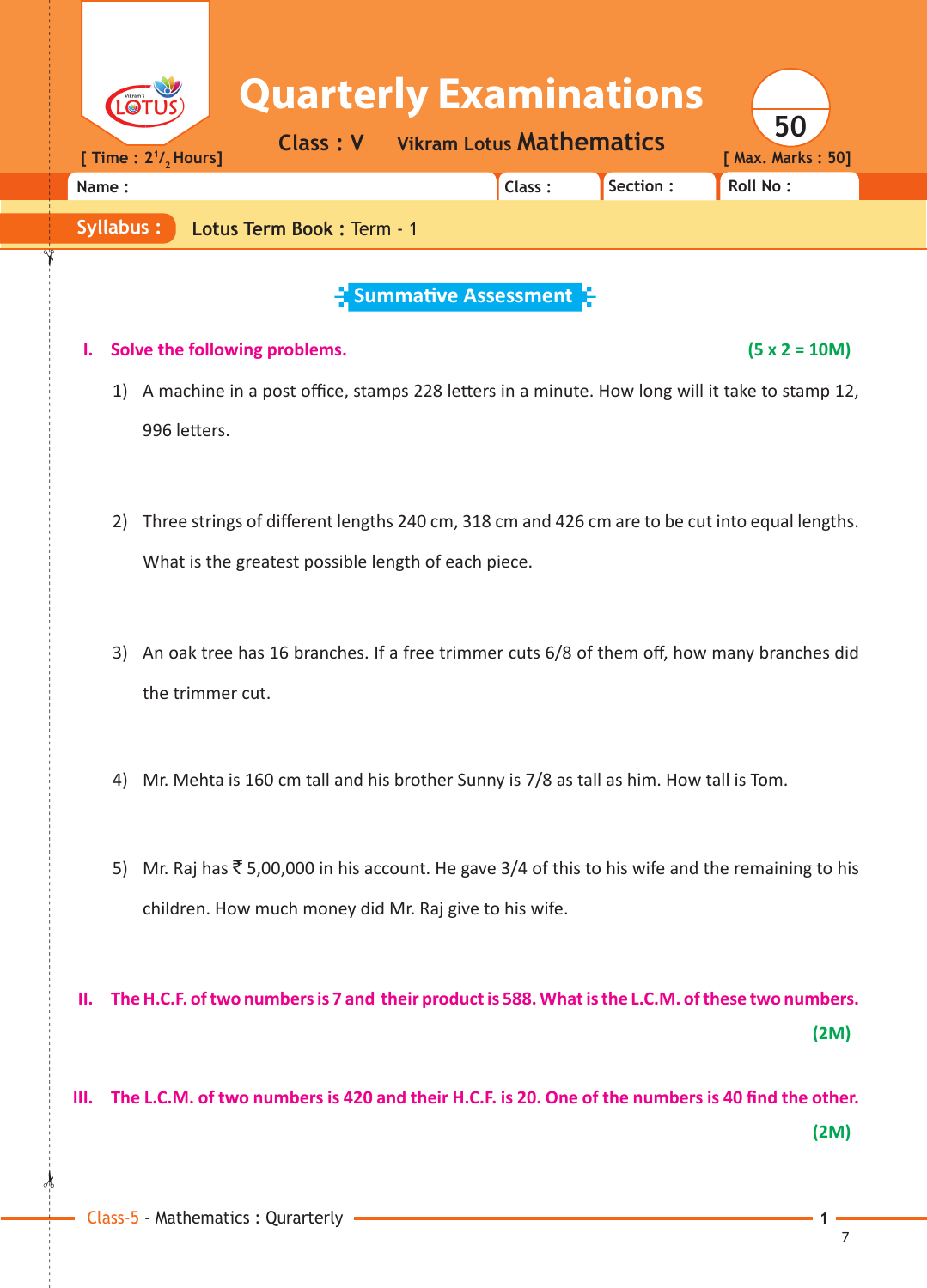|    |    | IV. Write the numbers for the following number names.                             | $(3 x 1 = 3M)$ |
|----|----|-----------------------------------------------------------------------------------|----------------|
|    | 1) | Nine lakhs sixty thousand eight hundred and sixteen _____________________________ |                |
|    | 2) | Forty three crore, fifty four thousand and one _________________________________  |                |
|    |    |                                                                                   |                |
| V. |    | Write the numerical expression for the given word problems.                       | $(3 x 1 = 3M)$ |
|    |    | 1) Difference between 120 and the products of 6 and 7                             |                |
|    |    |                                                                                   |                |
|    |    | 2) Sum of difference between 18 and 4, and the product of 9 and 3                 |                |
|    |    |                                                                                   |                |
|    |    | 3) Quotient of 90 and 15 added to the product of 5 and 7                          |                |
|    |    |                                                                                   |                |
|    |    | <b>Formative Assessment</b>                                                       |                |

## **I. Arrange the following in ascending and descending order. (2 x 2 = 4M)**

1)

|                 | <b>Ascending Order</b> | <b>Descending Order</b> |
|-----------------|------------------------|-------------------------|
| 71, 42, 37, 149 |                        |                         |
| 63, 27, 19, 149 |                        |                         |
| 43, 19, 24, 197 |                        |                         |
| 23, 54, 34, 971 |                        |                         |

2)

۰

|                 | <b>Ascending Order</b> | <b>Descending Order</b> |
|-----------------|------------------------|-------------------------|
| 1, 15, 34, 250  |                        |                         |
| 3, 45, 27, 198  |                        |                         |
| 43, 25, 54, 000 |                        |                         |
| 42, 25, 45, 400 |                        |                         |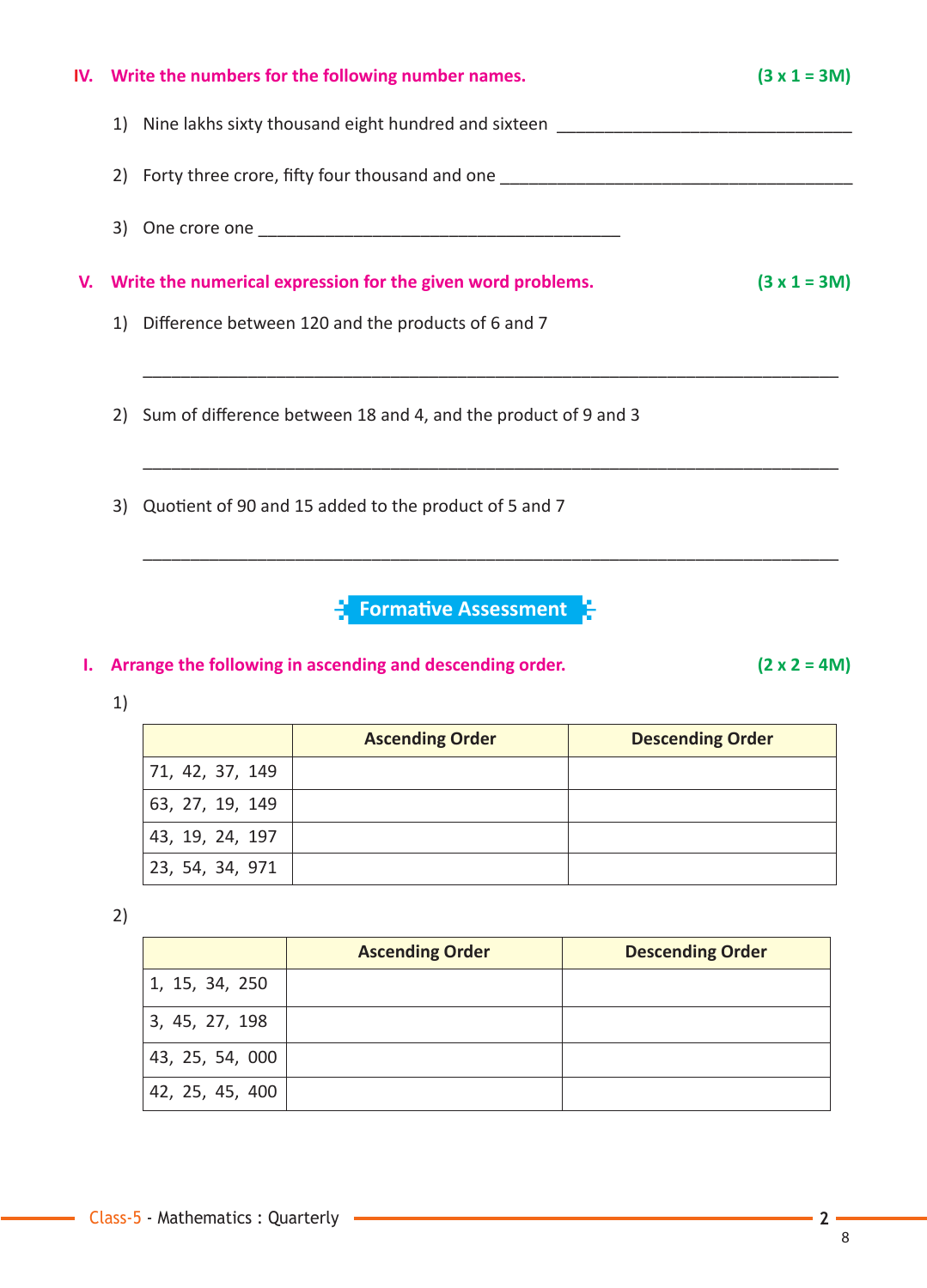|      | II. Add the following.                                      |                                                                                                                       |  |                                                                                                                     | $(2 \times 2 = 4M)$ |
|------|-------------------------------------------------------------|-----------------------------------------------------------------------------------------------------------------------|--|---------------------------------------------------------------------------------------------------------------------|---------------------|
|      | 1) 3 1 4 3 2 7 1 9 3                                        |                                                                                                                       |  | 2) 6 2 1 0 0 4 5 1                                                                                                  |                     |
|      | $+1$ 5 4 1 2 3 2 1 0                                        |                                                                                                                       |  | $+ 1 4 5 4 1 9 5 2$                                                                                                 |                     |
|      | <u> 1989 - Johann Barn, amerikansk politiker (d. 1989)</u>  |                                                                                                                       |  | <u> 1989 - Johann Barn, mars ann an t-Amhain an t-Amhain an t-Amhain an t-Amhain an t-Amhain an t-Amhain an t-A</u> |                     |
| Ш.   | Simplify the following using the DMAS rule.                 |                                                                                                                       |  |                                                                                                                     | $(3 x 1 = 3M)$      |
|      | 1) 12 $\times$ 4 ÷ 2                                        |                                                                                                                       |  |                                                                                                                     |                     |
|      | 2) $12 - 16 \div 2$                                         |                                                                                                                       |  |                                                                                                                     |                     |
|      |                                                             |                                                                                                                       |  |                                                                                                                     |                     |
| IV.  | Write the Hindu - Arabic numerals for :                     |                                                                                                                       |  |                                                                                                                     | $(3 x 1 = 3M)$      |
|      | $1)$ $X$ $X$ $X$ $V$ $I$                                    | <u> 1989 - Johann Harry Harry Harry Harry Harry Harry Harry Harry Harry Harry Harry Harry Harry Harry Harry Harry</u> |  |                                                                                                                     |                     |
|      | 2) $XLV$                                                    | <u> 1989 - Johann Barn, mars eta bat erroman erroman erroman erroman erroman erroman erroman erroman erroman err</u>  |  |                                                                                                                     |                     |
|      |                                                             |                                                                                                                       |  |                                                                                                                     |                     |
|      | 3) M M D                                                    | <u> 1980 - Johann John Stone, mars eta biztanleria (h. 1980).</u>                                                     |  |                                                                                                                     |                     |
| V.   | Find the H.C.F of the following by long division method.    |                                                                                                                       |  |                                                                                                                     | $(3 x 1 = 3M)$      |
|      | 1) 42, 140                                                  | 2) 210, 100                                                                                                           |  | 3) 45, 75                                                                                                           |                     |
|      |                                                             |                                                                                                                       |  |                                                                                                                     |                     |
|      |                                                             |                                                                                                                       |  |                                                                                                                     |                     |
|      |                                                             |                                                                                                                       |  |                                                                                                                     |                     |
| VI.  | Change the following mixed fractions to improper fractions. |                                                                                                                       |  |                                                                                                                     | $(2 \times 1 = 2M)$ |
|      | 1) $5\frac{9}{11}$                                          | 2) $1\frac{9}{10}$                                                                                                    |  |                                                                                                                     |                     |
|      |                                                             |                                                                                                                       |  |                                                                                                                     |                     |
|      |                                                             |                                                                                                                       |  |                                                                                                                     |                     |
|      |                                                             |                                                                                                                       |  |                                                                                                                     |                     |
|      |                                                             |                                                                                                                       |  |                                                                                                                     |                     |
| VII. | Multiply.<br>1) $\frac{2}{3}$ x $\frac{5}{7}$               |                                                                                                                       |  |                                                                                                                     | $(3 x 1 = 3M)$      |
|      |                                                             | 2) $16\frac{2}{3} \times 3\frac{3}{4}$                                                                                |  | 3) $\frac{7}{9} \times \frac{21}{28}$                                                                               |                     |
|      |                                                             |                                                                                                                       |  |                                                                                                                     |                     |
|      |                                                             |                                                                                                                       |  |                                                                                                                     |                     |
|      |                                                             |                                                                                                                       |  |                                                                                                                     |                     |
|      | Class-5 - Mathematics : Quarterly                           |                                                                                                                       |  |                                                                                                                     |                     |

✁

✁

9